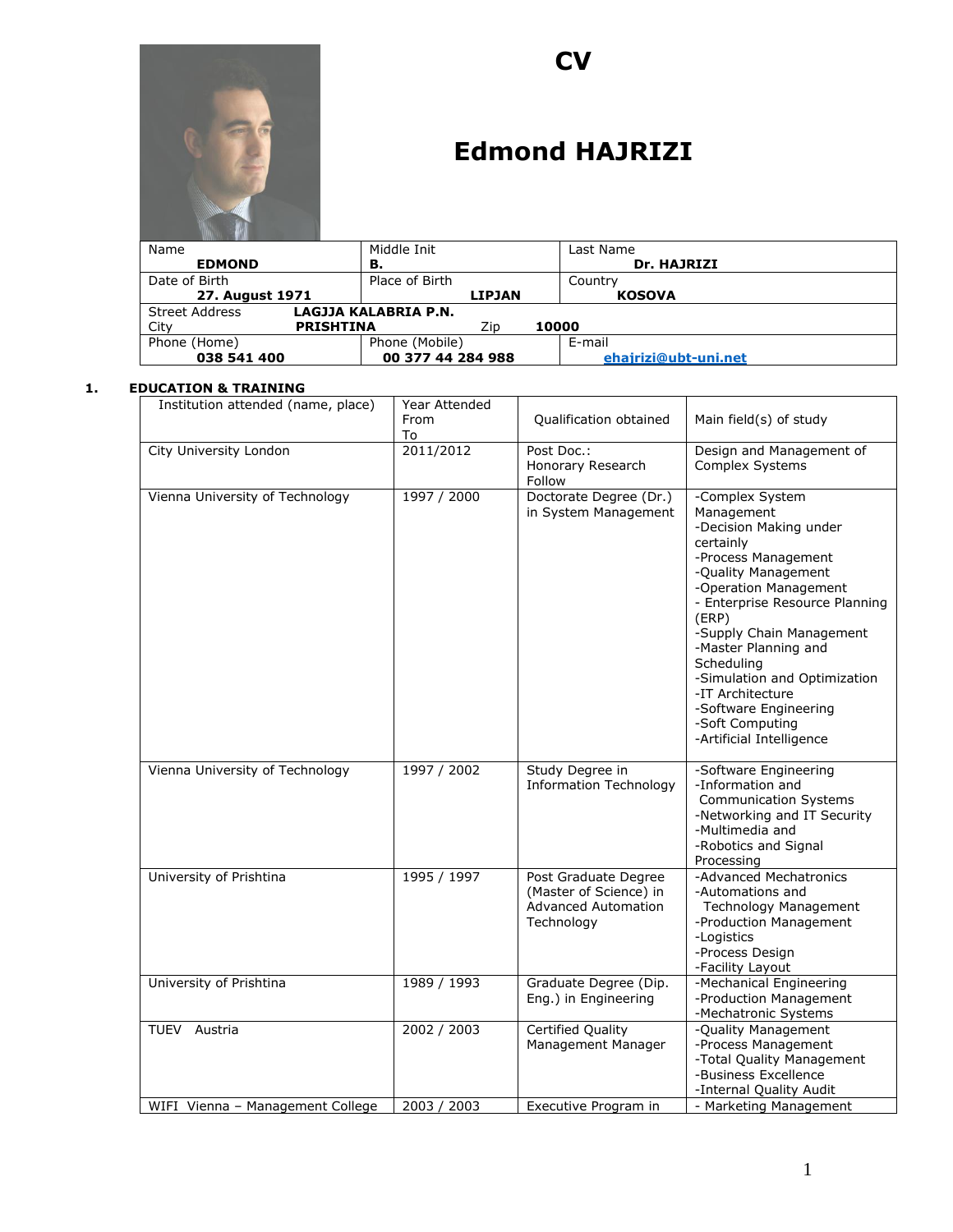|                                                          |          | <b>Business Administration</b><br>and Leadership<br>(Intensive)                                    | - Accounting<br>- Finance Management<br>- Project Management<br>- Organization and Human<br>Resources Management<br>- Business Law and Taxation<br>- Managerial Economics<br>-Team Management<br>- Strategy and Innovation<br>- Leadership and Motivation<br>- Presentation Techniques<br>- Business Simulation<br>(Strategic Management and<br>Business Plan) |
|----------------------------------------------------------|----------|----------------------------------------------------------------------------------------------------|----------------------------------------------------------------------------------------------------------------------------------------------------------------------------------------------------------------------------------------------------------------------------------------------------------------------------------------------------------------|
| WIFI Vienna - Management College                         | $2004 -$ | Certified Program in<br>Sale and Sales<br>Management                                               | - Sale and Sales Management                                                                                                                                                                                                                                                                                                                                    |
| IPMA - International Project<br>Management Association   | $2010 -$ | <b>Accredited First</b><br>Assessor for 4 Level<br><b>Project Certification</b>                    | Project and Program<br>Management                                                                                                                                                                                                                                                                                                                              |
| European Organization for Quality<br>and Quality Austria | $2006 -$ | Accredited Trainer and<br><b>Examiner for Quality</b><br>Management under the<br>EOQ and QA Scheme | Quality Management<br><b>Integrated Management</b><br>Standards and Norms<br>System Development<br>Auditing                                                                                                                                                                                                                                                    |
| <b>ILEP Foundation</b>                                   | $2013 -$ | Accredited ILEP Lead<br>Assessor for EFQM<br>Model                                                 | <b>Business Excellence</b><br><b>Total Quality Management</b><br><b>EFOM Modell</b>                                                                                                                                                                                                                                                                            |

#### **2. LANGUAGE PROFICIENCY**

(**5 Excellent, 4 Very Good, 3 Good, 2 Poor**):

|         | <b>Albanian</b> | <b>English</b> | Serbian | German | French       |  |
|---------|-----------------|----------------|---------|--------|--------------|--|
| Spoken  |                 |                |         |        | <b>Basic</b> |  |
| Written |                 |                |         |        | <b>Basic</b> |  |

## **3. COMPUTER SKILLS**

| <b>Programs</b>           | Poor | Good | Very good |
|---------------------------|------|------|-----------|
| MS Office, MS Access, MS  |      |      |           |
| SQL, Oracle, SAP, TED,    |      |      | Very good |
| ARENA, 3D Studio,         |      |      |           |
| Java Programming, BoC, et |      |      |           |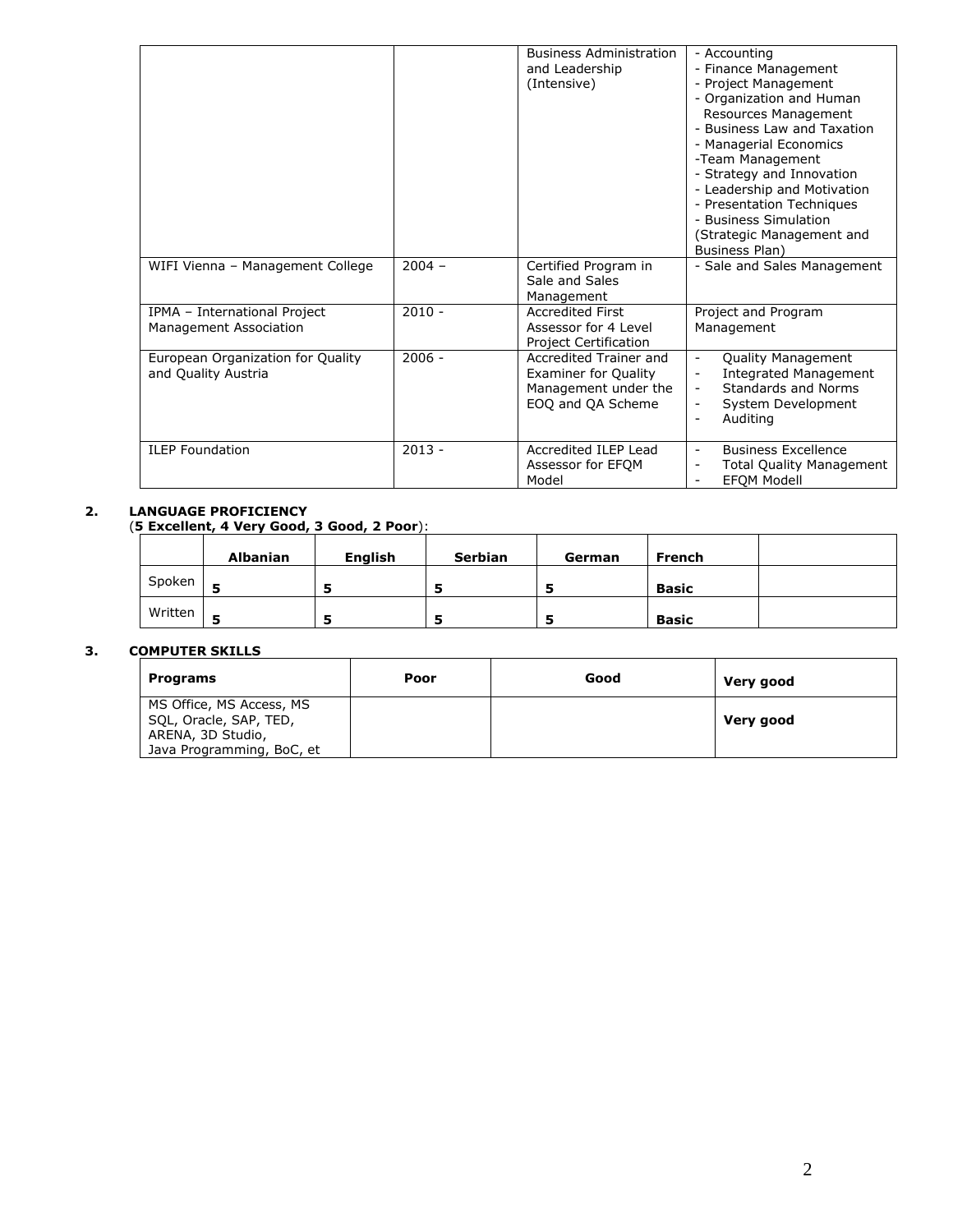### **4. EMPLOYMENT RECORD**

| Company name: UBT -<br><b>University for Business and Technology</b>                                                                                         | Address: Lagjja Kalabria p.n.                                                                                                                                                                                                                                                                                     |
|--------------------------------------------------------------------------------------------------------------------------------------------------------------|-------------------------------------------------------------------------------------------------------------------------------------------------------------------------------------------------------------------------------------------------------------------------------------------------------------------|
| Employed From (Mo./Yr.)<br>12/2001<br>still active<br>To $(Mo./Yr.)$                                                                                         | Contact No. 0038 541 400                                                                                                                                                                                                                                                                                          |
| Job Title:                                                                                                                                                   |                                                                                                                                                                                                                                                                                                                   |
|                                                                                                                                                              | President (Rector) and CEO, University Professor, Certified Trainer and Consultant - (Founder)                                                                                                                                                                                                                    |
| Job Responsibilities:                                                                                                                                        |                                                                                                                                                                                                                                                                                                                   |
| Kosova, Certifies for ISO 9001 from International Certification Network (IQNet).                                                                             | - President (Rector) and CEO of international private university "University for Business and Technology" (UBT),<br>Licensed from Ministry of Education, Science and Technology, Pristina and accredited from the Accreditation Agency of                                                                         |
|                                                                                                                                                              | <b>-Executive Director</b> at the Institute for Enterprise Management and Engineering, now is part of UBT                                                                                                                                                                                                         |
| -Program Director and Lecturer of Executive Education Programs (M.Sc. and MBA):<br>"Computer Science and Engineering", "Management, Business and Economics". | "General Management", "International Engineering Management", "Public Procurement and Management",<br>All are join or double degrees program offered in cooperation with international well known universities.                                                                                                   |
|                                                                                                                                                              | - University Professor at the University for Business and Technology (Strategic Management, Management Informati<br>Systems, Systems Engineering, Engineering Management, Operation Management, Quality Management, Process<br>Management, Project Management, Research Methodology, Simulation and Optimization) |
|                                                                                                                                                              | - Certified Trainer for different courses in Education, Management, IT and Engineering                                                                                                                                                                                                                            |
| Development, Feasibility Studies, etc.                                                                                                                       | - Consultant in fields of Education, Businesses and Government: Curriculum Development, Quality Management, Ecor                                                                                                                                                                                                  |
|                                                                                                                                                              | - Project Manager for different projects for Business Development, Kosova Government and European Union.                                                                                                                                                                                                          |
|                                                                                                                                                              | - Academic Management: Major responsibilities over Development and Implementation of the MBAs, Bachelor and<br>Executive Programs (9 schools, 25 major studies program's, three research institutes, and four associations)                                                                                       |
| - Strategic, Executive and Operational Management                                                                                                            |                                                                                                                                                                                                                                                                                                                   |
|                                                                                                                                                              | - HR Responsibility and Management (50 administrative member and about 200 academic staff and experts)                                                                                                                                                                                                            |
| - Finance, Budgeting, Infrastructure                                                                                                                         |                                                                                                                                                                                                                                                                                                                   |
| - Research, Library and Publication                                                                                                                          |                                                                                                                                                                                                                                                                                                                   |
| - Marketing and Public Relations                                                                                                                             |                                                                                                                                                                                                                                                                                                                   |
|                                                                                                                                                              | - International relations and cooperation: more than 80 Universities and International Organizations world wide                                                                                                                                                                                                   |
| Company name: Post and Telecom JSC                                                                                                                           | Address: PTK HQ, Dardania, p.n., Prishtina                                                                                                                                                                                                                                                                        |
| Employed From (Mo./Yr.)<br>October 2005<br>To (Mo./Yr.)<br>June 2008                                                                                         | Contact No. + 38 77 44 284 988                                                                                                                                                                                                                                                                                    |
| Job Title: Director (Member) of Board of Directors                                                                                                           |                                                                                                                                                                                                                                                                                                                   |
| Job Responsibilities:                                                                                                                                        |                                                                                                                                                                                                                                                                                                                   |
| - Strategic and Business Plan.                                                                                                                               |                                                                                                                                                                                                                                                                                                                   |
| - Strategic and Operational Policy                                                                                                                           |                                                                                                                                                                                                                                                                                                                   |
| - Approval of Large Operations Business Activities                                                                                                           |                                                                                                                                                                                                                                                                                                                   |
|                                                                                                                                                              |                                                                                                                                                                                                                                                                                                                   |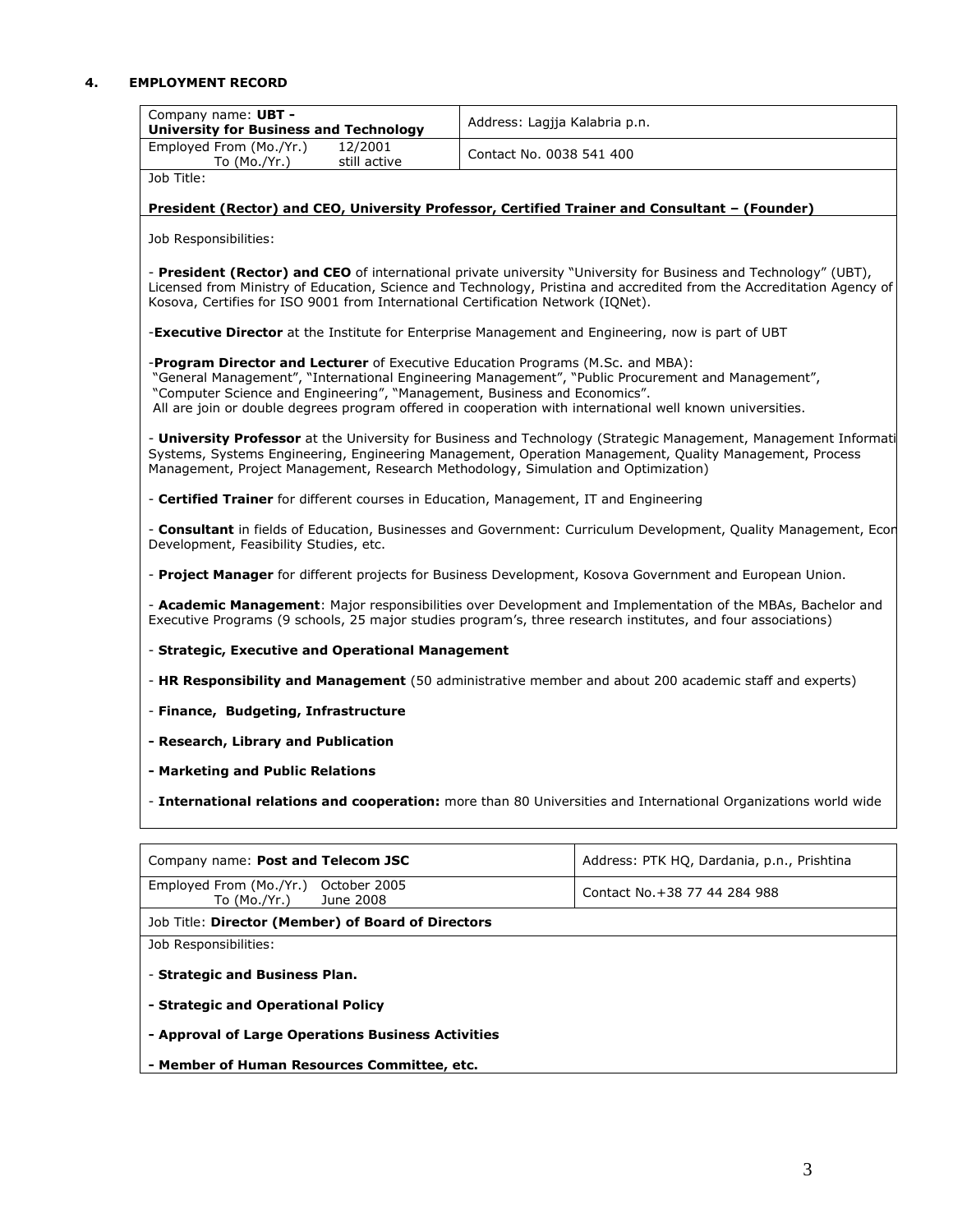| Company name:<br><b>Vienna University of Technology</b>                                                                                                                                                                   |                         | Address:<br>Favoritenstrasse 9, 1040 Wien, Austria                                                                                                                                                                                                                                                                                                                                                       |
|---------------------------------------------------------------------------------------------------------------------------------------------------------------------------------------------------------------------------|-------------------------|----------------------------------------------------------------------------------------------------------------------------------------------------------------------------------------------------------------------------------------------------------------------------------------------------------------------------------------------------------------------------------------------------------|
| Employed From (Mo. /Yr.)<br>To $(Mo. /Yr.)$                                                                                                                                                                               | 10/1996<br>still active | Contact No. 00 43 588 01 318 00                                                                                                                                                                                                                                                                                                                                                                          |
| Job Title: Visiting Professor, Lecturer, Research and Project Manager                                                                                                                                                     |                         |                                                                                                                                                                                                                                                                                                                                                                                                          |
| Job Responsibilities:                                                                                                                                                                                                     |                         |                                                                                                                                                                                                                                                                                                                                                                                                          |
| - <b>University Research Member</b> at the Vienna University of Technology,<br>and Robotics and Continues Education Center                                                                                                |                         | Department: Intelligent Manufacturing Systems and Department for Simulation Techniques, Department for Hand Devi<br>- Lecturer for different courses in Management, Information Technology and Engineering fields (in both levels: Bachel                                                                                                                                                                |
| and Master).                                                                                                                                                                                                              |                         |                                                                                                                                                                                                                                                                                                                                                                                                          |
| - Member and Project Manager in different Professional and Research Projects.                                                                                                                                             |                         |                                                                                                                                                                                                                                                                                                                                                                                                          |
|                                                                                                                                                                                                                           |                         |                                                                                                                                                                                                                                                                                                                                                                                                          |
| Company name: AUSTRO-TECH GmbH,<br><b>Technical Consulting and Software Engineering</b>                                                                                                                                   |                         | Address: Gallgasse 7, 1130 Vienna, Austria                                                                                                                                                                                                                                                                                                                                                               |
| Employed From (Mo./Yr.)<br>To (Mo./Yr.)                                                                                                                                                                                   | 10/1999<br>10/2002      | Contact No. 0043 1 8042071                                                                                                                                                                                                                                                                                                                                                                               |
|                                                                                                                                                                                                                           |                         |                                                                                                                                                                                                                                                                                                                                                                                                          |
|                                                                                                                                                                                                                           |                         |                                                                                                                                                                                                                                                                                                                                                                                                          |
| for different information and communication technology projects                                                                                                                                                           |                         | -System Architecture Development, Project Management and Software Engineering                                                                                                                                                                                                                                                                                                                            |
| <b>Siemens AG, Vienna, Austria - Project Manager</b><br>SelConsult GmbH., Vienna Austria - Management Consultant<br>and Industry<br><b>University of Pristina - University Lecturer</b><br>Balkan Research and Innovation |                         | Quality Austria GmbH., Vienna, Austria - Product Manager for Kosovo and Albania<br>Integra Consult, Denmark - Expert for Human Resource: Job Evaluation and Salary Structure for AP<br>Kosovo Government - Expert in Ministry of Education, Science and Technology and Ministry of Trade<br>World Bank - Senior Consultant for Research and Innovation. Team Member for Drafting the Strategy for Wester |
| Ministry of Education, Science and Technology:                                                                                                                                                                            |                         |                                                                                                                                                                                                                                                                                                                                                                                                          |
| o Team Member for Bologna Membership Process 2013 - 2015                                                                                                                                                                  |                         |                                                                                                                                                                                                                                                                                                                                                                                                          |
| $\circ$                                                                                                                                                                                                                   |                         | National Contact Point for Horozon 2020 for New and Emerging Technologies and ICT Sectors, 2014 -                                                                                                                                                                                                                                                                                                        |
| Ministry of Trade and Industry: Advisor in areas of:                                                                                                                                                                      |                         |                                                                                                                                                                                                                                                                                                                                                                                                          |
| $\circ$                                                                                                                                                                                                                   |                         | Standards, Accreditation, Quality, SME, Foreign Direct Investments, Intellectual Property Rights                                                                                                                                                                                                                                                                                                         |
| -New Product Development<br>٠<br>٠<br>$\blacksquare$<br>$\blacksquare$<br>٠<br>٠<br>٠<br>٠<br>City University London - Honorary Research Follow<br>٠                                                                      |                         |                                                                                                                                                                                                                                                                                                                                                                                                          |
| Job Title: Software Projects Manager<br>Job Responsibilities:<br>Track Record of some other interesting jobs:<br><b>Danube University Krems - University Lecturing</b><br>٠<br>Warsaw University - Visiting Scholar<br>٠  |                         |                                                                                                                                                                                                                                                                                                                                                                                                          |

- 1. University for Business and Technology UBT
- 2. Institute for Enterprise Management and Engineering IEME 3. Institute for International and European Studies
- 4. Institute for Foreign Languages and Intercultural Competence IFL
- 5. International Professional Certification and Evaluation (IPC)
- 6. Kosova Association for Quality Quality Kosova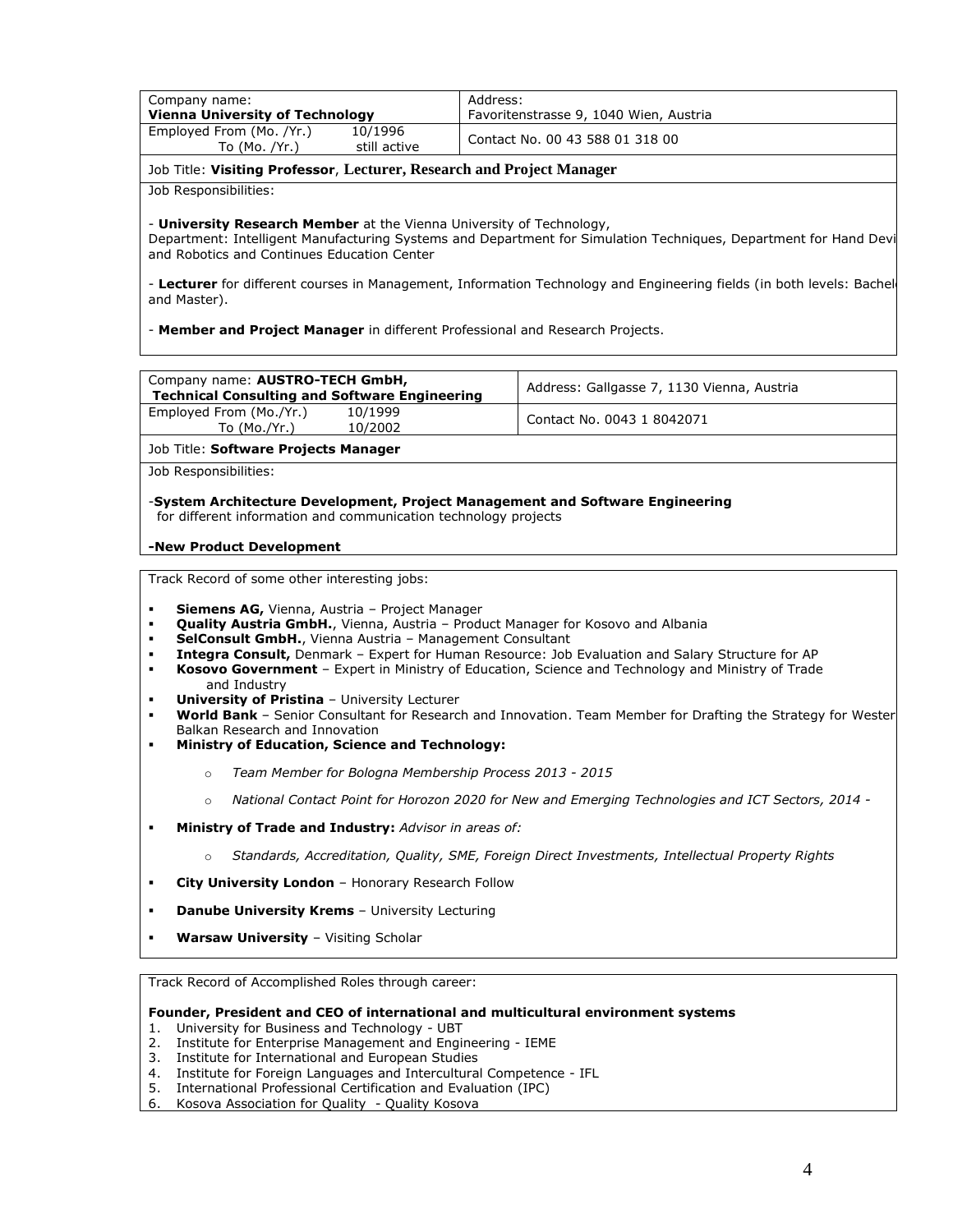- 7. Kosova Association for Accounting, Auditing and Finance
- 8. Kosova Association for Control, Automation and Systems Engineering
- 9. Kosova Association for Modeling and Simulation
- 10. International Forum "Kosova Go International"
- 11. UBT Management Forum
- 12. UBT Excellence Center for Energy Efficiency
- 13. UBT Competence Center for Modelling, Simulation and Optimisation UBT SIM
- 14. UBT Competence Center for Statistics and Data Processing UBT STATS
- 15. UBT Digital Incubator Centers UBT SOFT LAB
- 16. UBT Innovation Campus
- 17. UBT Research and Developing Center
- 18. IJBT International Journal for Business and Technology
- 19. Kosova UBT "Scanderbeg" Robot Soccer Team
- 20. UBT and IEME Publishing Center

#### **University Teaching in the following topics:**

- 1. Complex System Design and Management
- 2. Engineering Management
- 3. Systems Engineering
- 4. Management Information Systems
- 5. IT Strategy
- 6. Project Management
- 7. Simulation and Optimization
- 8. Operation Management
- 9. Quality Management
- 10. Entrepreneurship and innovation
- 11. Intelligent Manufacturing Systems
- 12. Soft Computing
- 13. Research Methods
- 14. Best Practice in Management
- 15. Corporate development and Leadership through Business Excellence
- 16. Strategic development and implementation of modern management systems
- 17. Human Resources Management and Knowledge Management
- 18. Etc.

#### **Member of:**

- 1. International Project Management Association (IPMA)
- 2. European Organization for Quality (EOQ)
- 3. International Federation for Automatic and Control (IFAC)
- 4. European Federation For Modeling and Simulation (EUROSIM)
- 5. Association of European School of Planning (AESOP)
- 6. Association for Simulation and Modeling (ASIM)
- 7. Austria Association for Simulation and Modeling(ARGESIM)
- 8. Austrian Association for Quality Quality Austria
- 9. Information Technology for Automotive Industry (ITA)
- 10. FIRA European Chapter
- 11. Erasmus Mundus (STEM2 and SIGMA) Steering Committee
- 12. Kosova Agency for Statistics Supervisor Board
- 13. Procurement Law Academic Network (PLAN)
- 14. University Business International Network
- 15. Bologna Steering Committee in Kosovo
- 16. The European Higher Education Society Linking Research, Policy and Practice (EAIR)
- 17. Academic Exchange Progress (AEP)
- 18. IEEE

#### **Chair and/or Member of Scientific Committee**

- 1. International Conference on Business, Technology and Innovation 2012, 2013, 2014
- 2. International Scientific Conference "insights in FINANCE, economics and business research and the challenges of the new millennium", 17 – 18 May 2014, Vlore, Albania
- 3. International Scientific Conference ICRA 2014: "RESEARCH AND EDUCATION CHALLENGES TOWARD FUTURE", Shkoder, Albania
- 4. International Conference "Information Systems and Technology Innovation:
- Projecting trends to a New Economy". The June 6-7, 2014, Tirana, Albania. 5. International Conference "Information Systems and Technology Innovation toward a digital Economy", Tirana, June 15-16, 2013
- 6. International Conference in Information Systems and Technology Innovation: their application in Economy", Tirana, June 8-9, 2012
- 7. International Conference in Information Systems and Technologies and their importance
- in the economic development", Tirana, June 10-11, 2011 8. International Journal of Business and Technology, ISSN 2223 8387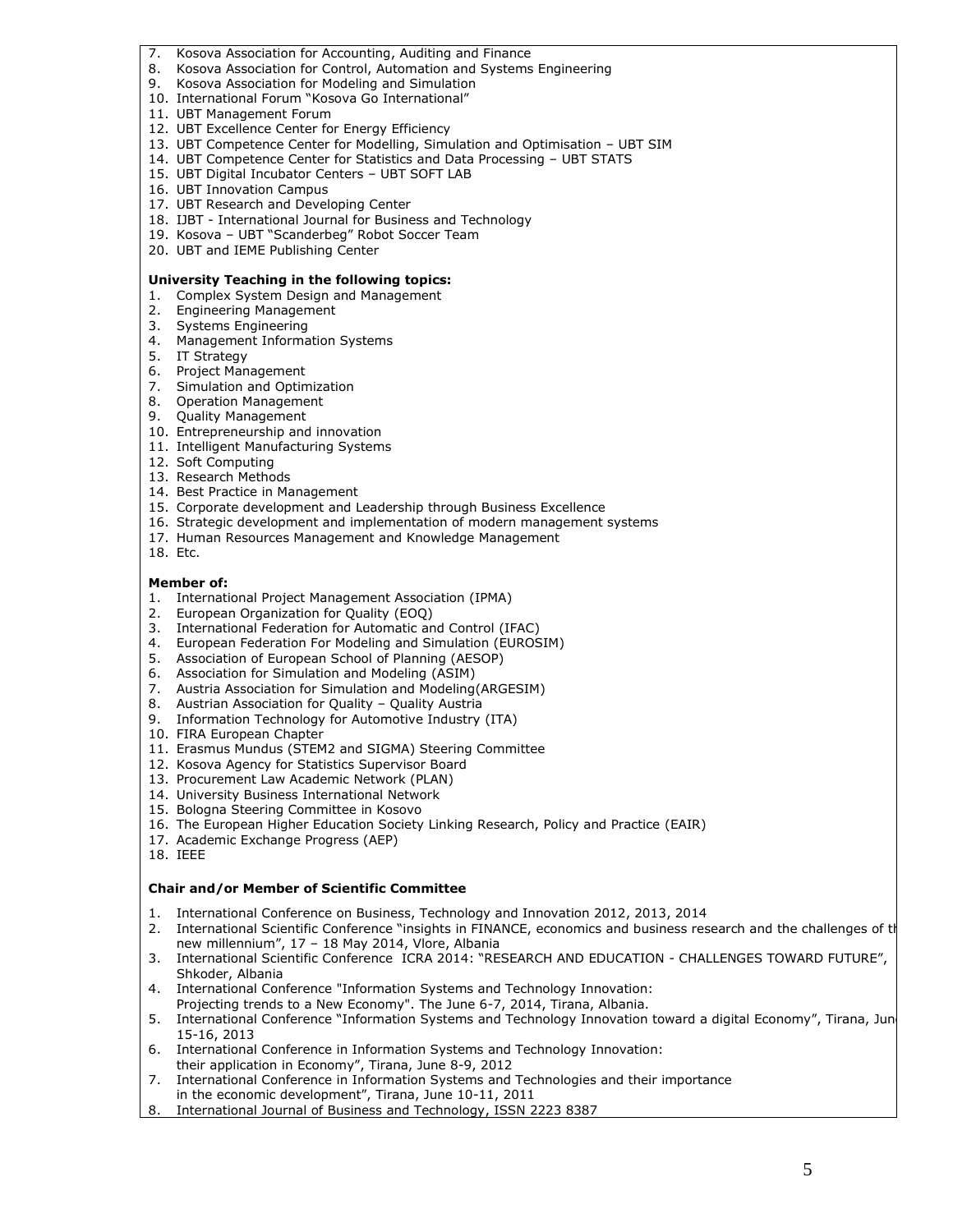- 9. International Journal: Simulation New Europe, SNE Print ISSN 2305-9974, SNE Online ISSN 2306-0271
- 10. International Journal of Science, Innovation and new Technology, ISSN 2223 2257
- 11. The International IFAC Scientific Conference SWIIS 2006, SWIIS 2010, SWISS 2013 12. Ninth International PhD & DLA Symposium, ARCHITECTURAL, ENGINEERING AND INFORMATION SCIENCES, Unive of Pécs, Pollack Mihály Faculty of Engineering and Information Technology, October 21–22, 2013, Pécs, Hungary
- 13. IFACT Technical Committee: 9.1;9.2;9.4;9.5
- 14. UBT Management Forum
- 15. Team Chef of UBT Kosova Robot Soccer
- 16. International Conference "ARCHITECTURE AND SPATIAL PLANNING: international experiences and URBAN CHALLENGES IN KOSOVA", UBT, 26 June 2008, Prishtina, Kosova
- 17. 1st Italy Ireland Austria and Kosovo Automation Day, 11th of June 2008, Prishtina, Kosova
- 18. Regional Conference: "Review of Economic cooperation between Albania and Kosovo Problems and Perspective ",organized by University for Business and Technology - Kosovo, University "Marlin Barleti" - Albania and University of Tetovo - Macedonia, 8 March, Durres, Albania
- 19. International Conference "the application of international and European technical standards for Kosovo", organized by the Ministry of Trade and Industry, the Agency for Standardization for Kosovo and the University of Business and Technology, in cooperation with the Ministry of Health, the Ministry of Spatial Planning and Kosovar Alliance for Business supported by the European Agency for construction, 12th June 2007, Prishtina, Kosova
- 20. International Forum "Kosova Go International", 2005, 2006, 2007, 2008, 2009, 2010, 2011
- 21. The International IEME Conference, "The Privatization Process in Kosova 2005", January 2005, Prishtinë, Kosova
- 22. The International IEME Conference, "The Modern Enterprise : Management Engineering Computing, E-Business, Women in Business and Technology", May 2004, Prishtinë, Kosova
- 23. "The first Robots Soccer Tournament in Kosova", Organized by Institute for Enterprise Management and Engineering (IEME) and Institute for Robotics (IHRT), Vienna University of Technology, 4 – 5 December 2003, Prishtinë, Kosova
- 24. The International IEME Conference, "2nd European Quality Days in Kosova", September 26 to 28, 2003, Prishtinë, Kosova, Organized by Institute for Enterprise Management and Engineering (IEME) and Partners.
- 25. The International IEME Conference, "The Modern Enterprise: Management Engineering Computing", 17 to 18 June, 2003, Prishtinë, Kosova, Organized by Institute for Enterprise Management and Engineering (IEME), Vienna University of Technology.
- 26. The International IEME Conference, "1st European Quality Days in Kosova", September 27 to 28, 2002, Prishtinë, Kosova, Organized by Institute for Enterprise Management and Engineering (IEME), Vienna University of Technology and TÜV – Austria.
- 27. International Danube Adria Association for Automation & Manufacturing Symposium (DAAAM), Intelligent Manufacturing & Automation

#### **Publication and Contribution**

#### **Editor of Conference Proceedings, Journal and Book Author:**

- 1. Hajrizi, E. & Kopacek (Editors), IFAC SWIIS 2006, 2009, 2013
- 2. Hajrizi, E. (Editor), International Conferene in Business, Technology and Innovation 2012, 2013, 2014
- 3. Hajrizi, E. (Editor), International Journal of Business and Technology 2012, 2013, 2014 -
- 4. Hajrizi, E.: "Intelligentes Online Planungs- und Steuerungssystem für Flexible Produktionssysteme basierend auf Simulation und Optimierung mit Genetischen Algorithmen", ARGESIM/ASIM - Verlag, ISBN 3-901608-56-7, Wien, 2001.
- 5. Hajrizi, E. & Kopacek P. (Editors), Proceedings of the International IEME Conference, " Modern Enterprise: Management – Engineering – Computing, E-Day & Women in Business and Technology", Mai 2004, Prishtinë, Koso
- 6. Hajrizi, E. & Osanna, P.H. (Editors), Proceedings of the International IEME Conference,
	- "2nd European Quality Days in Kosova", September 2003, Prishtinë, Kosova.
- 7. Hajrizi, E. & Kopacek P. (Editors), Proceedings of the International IEME Conference, "Modern Enterprise: Management – Engineering – Computing", June 2003, Prishtinë, Kosova
- 8. Hajrizi, E. & Osanna, P.H. (Editors), Proceedings of the International IEME Conference, "1st European Quality Days in Kosova", 27 – 28 September 27 to 28, 2002, Prishtinë, Kosova, ISBN 3-901888-20-9
- 9. Bytyci, B. & Hajrizi, E.: "Welding of Gus", Handbook, Prishtinë, 1994

#### **Project Manager and Project Team Member Some of the Projects:**

- 1. 'Staff Development and Strategy Development for 4 different communities in east Kosova, 2014
- 2. 'Development of Management Systems based on EFQM Business Excellence', 2014
- 3. 'Innovative Project Based Learning' New way of study @ UBT, 2013 2014
- 4. 'Development and Implementation of Quality Management at UBT based on ISO 9001', 2007 2014
- 5. 'Development of Center of Competence for Energy Efficiency', supported by TEMPUS Project, 2013 2016<br>6. 'Development of Center of Competence for Tourism and Hospitality', supported by PUM Nederland, 2013 -
- 6. 'Development of Center of Competence for Tourism and Hospitality', supported by PUM Nederland, 2013 2014
- 7. 'Development of UBT Digital Incubator UBT Soft Lab', 2012 -2013
- 8. " Feasibility study for Free Economic Zone of Gjakova Municipality' 2014
- 9. "Tempus Project: Developing and Adapting Professional Programs for Energy Efficiency in the Western Balkans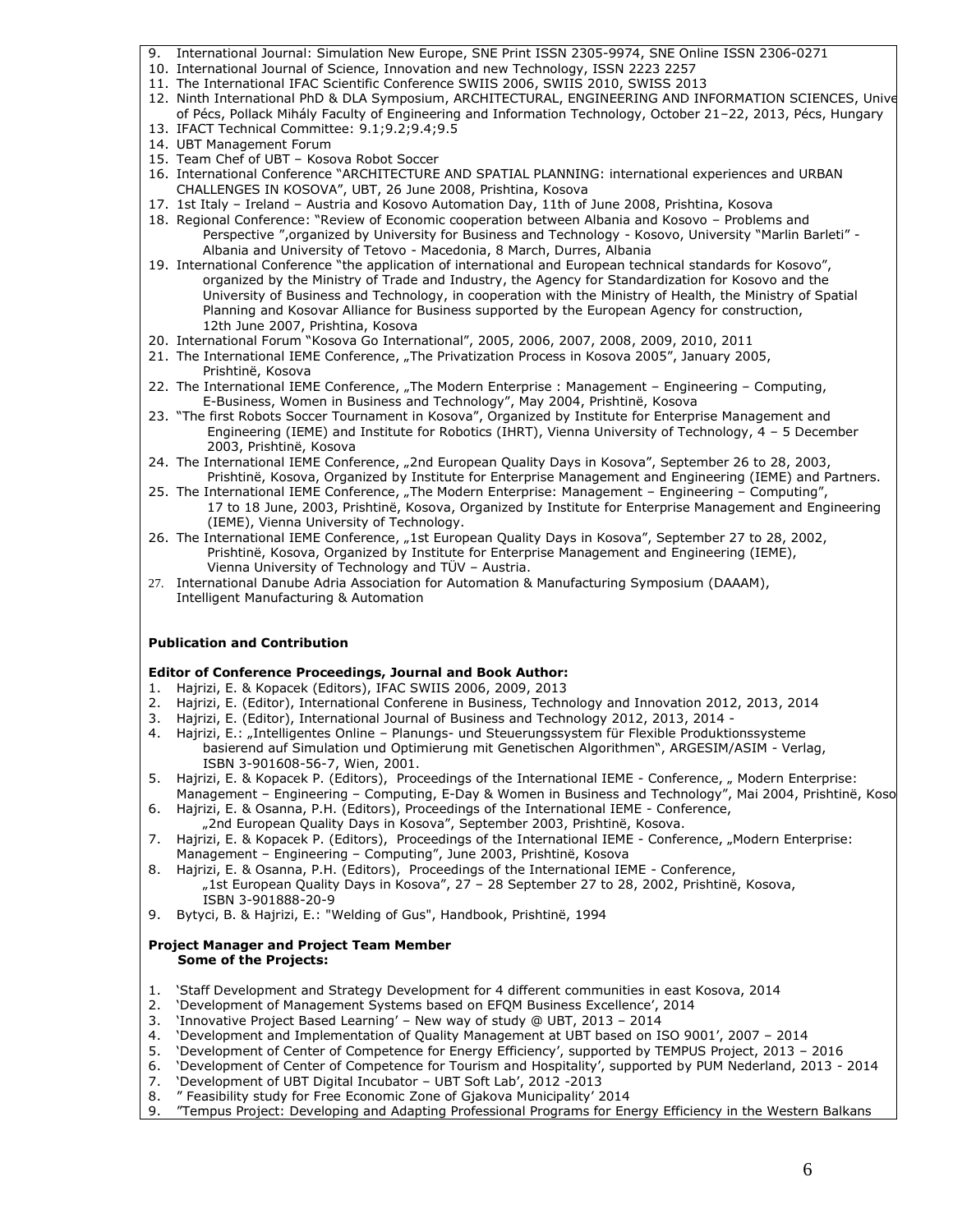(DAPEEWB)

- 10. " Strategy for economic development of Ferizaj Municipality 2014-2019"
- 11. " Strategy for economic development of Vushtrri Municipality 2013-2018"
- 12. " Strategy for Research and innovation for Western Balkan' 2020, 2012 2013
- 13. 'Development of UBT Innovation Campus First Phase', 2011 2013
- 14. " Feasibility study for Economic Zone of Llabjan-Gjilan and Novoberd Municipality, 2013
- 15. " Restructuring and reengineering of "ARCHE IKO" company-TAM BAS project
- 16. " Capacity building of General Audit of Kosova on Quality Management and Quality Audit', 2013
- 17. " Capacity building of Kosovo Cadastral Agency for Project Management, 2013
- 18. " Capacity building of UNHABITAT staff for project Management", 2013
- 19. " TEMPUS-Supporting and Developing the structures for Quality Assurance at The Private HEI in Kosova"
- 20. " TEMPUS-Encouraging the process of curriculum development based on learning outcomes and research guided teaching in the Private HEI of Kosova, 2012-2014
- 21. " Research on Kosovo Diaspora 2013"
- 22. " Research on Kosovo Diaspora 2012"
- 23. " Research on Kosovo Diaspora 2011"
- 24. " Skills Audit for Wood production, Food Production and Business Outsourcing for 10 Municipalities of Prishtina Region
- 25. " Kosovo project "Investment friendly municipality"
- 26. " Improvement of investment and entrepreneurial climate in Kosovo
- 27. " Perception of Foreign Direct Investors for Business environment in Kosova
- 28. " Management of the Economic Zones in Kosovo
- 29. " Monitoring, Supervision, Consulting for The University clinic centre of Kosova for capital investment
- 30. " The rationale for introducing-applying the brand "Quality Kosova" in domestic products
- 31. " Development and Implementation of Management Systems for Kosovo Standardization Agency
- 32. " Permanent IEME WIFI Program for SME Managers in Kosova
- 33. " EC TEMPUS: Curriculum Development Bachelor and Master Study Mechatronics Management in Kosovo (ULMK) & (MSMMK),
- 34. " Drawing/Mapping of Geologic Maps of Kosovo
- 35. " "Development and Implementation of E-Education Management System in UBT, 2007 -
- 36. " Curriculum Development Master Study Mechatronics Management in Kosovo (MSMMK),
- Tempus- Project CD\_JEP-41170-2006 (1244), 2007 –
- 37. " Team building and preparation for the 1st Participation of UBT Kosovo Robots Soccer in FIRA European Championship 2008", June 15 - 22, 2008, Zürich, Switzerland ( June 15 – 17, 2008 ) and Linz, Austria (June 19 – 23, 2008).
- 38. " Training and Certification of Trainer for management training and E Trainers for E- Education", UBT in cooperation with WIFI IKT, 2006 – 2009
- 39. 'Development of UBT first Center, 2004
- 40. 'Curriculum Development for University level Education in: International Engineering Management, Management, Business and Economics; Computer Science and Engineering, Architecture and Spatial Planning, Political Science and Diplomacy, European Integration, Public Procurement Law and Management; Tourism Management, Health Care Management, Civil Engineering and Infrastructure, Information Systems, Media and Communication, Law, Energy Engineering', 2003 – 2014
- 41. " Management Training for Kosova Business, Austrian Company Visits and B2B Meeting", UBT - IEME in cooperation with WIFI IKT, 2003 -
- 42. " "Job Evaluation by PEAP (Airport Prishtina)", Prishtine, 2005
- 43. " Training (Certification) of Teachers for Vocational Education Schools in Kosovo", Ministry of Education, Science and Technology, Prishtine, 2005
- 44. " Development a Curriculum University Level Education in Mechatronics in Kosovo (U.L.E.M.K.). TEMPUS Project, IEME, Prishtina, 2004 - 2007
- 45. " Development of 60 Curriculums for Vocational Education in Kosovo: IEME-MASHT Model", Ministry of Education, Science and Technology, Prishtine, 2004
- 46. "Kosova Information Center for Professions (QIP).
- An internet platform for professions, vocational educations and training ", IEME, Prishtina, 2003 47. "Reorganisation eines typischen kosovarischen Mittel- oder Großbetriebes unter Berücksichtigung
- der wesentlichen Forderungen der ISO 9001: 2000", TÜV- Academy, Vienna, 2002 48. " Integration between Simulation and Optimization (TED & INTSCHED)",
- Vienna University of Technology, Vienna, Austria, 2001
- 49. " INTSCHED an intelligent module for productions planning and scheduling", Vienna University of Technology, Vienna, Austria, 1999-2000.
- 50. " GA-Optimizer", Vienna University of Technology, Vienna, Austria, 1999
- 51. " Simulierung und Optimierung " der Abläufe der flexiblen SMD & THT-Linien", SIEMENS AG, Vienna, Austria, 1998.
- 52. " Entwicklung ein Algorithmus für Simulation und Optimierung der synchronen Automaten", Prishtine und Wien 1997-1998.
- 53. " Entscheidung der Steuerungstechnologie nach allgemeine und interne Faktoren", Vienna, 1998
- 54. " Projektentwurf, Analyse und Realisierung der Produktion von hydraulischen Teleskopstoßdämpfern 28", Faculty of Mechanical Engineering, Prishtina, 1996.
- 55. " Betrachten der Temperatur während der Bearbeitung durch Schneiden des Materials Stahl 0645", Faculty of Mechanical Engineering, Prishtina, 1996.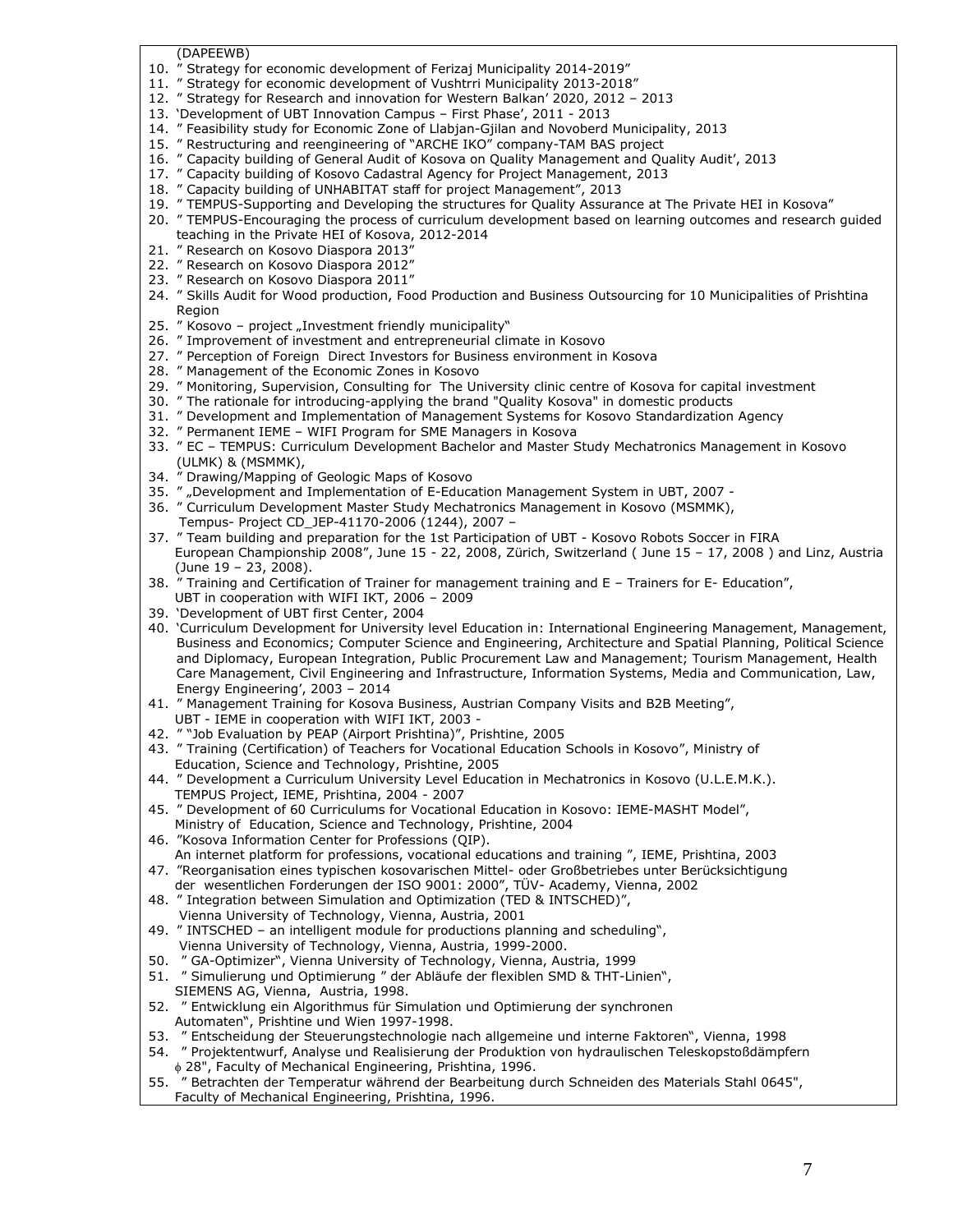#### **Some of my Publications and Presentations**

- 1. Hajrizi, E.: 'Higher Education Institution System Design and Management based on International Standards and Best Practices. UBT as Case Study', EAIR 36th Annual Forum "Higher Education Diversity and Excellence for Society", 27 August till Saturday 30 August 2014, Essen, Germany
- 2. Hajrizi, E., Stapleton, L. & Kopacek, L.: Don't Waste a Good Disaster: A Systems Approach to an Ethics of International Institutional Failures, IFAC World Congress 2014, Cape Town, South Africa
- 3. Hajrizi, E. & Kopacek, P.: Engineering Management in Kosovo, IFAC World Congress 2014, Cape Town, South Africa
- 4. Hajrizi, E & Vaso, E.: Consumer behavior factors affecting the success of Adjacent Growth Strategies, European Organization for Quality World Congress 2014, 10-13 June, Gothenburg, Sweden
- 5. Hajrizi, E., Social Enterprises, Innovation and Information System, 5th International Conference Information Systems and Technology Innovations: projecting trends to a New Economy, Tirana, June 6-7, 2014, Department of Statistics and Applied Informatics, Faculty of Economy, University of Tirana in collaboration with Academy of Sciences of Albania, University for Business and Technology, Kosovo
- 6. Hajrizi, E.; Bretenecker F., Koerner, A., Pireva, K. , Modeling and Simulation in Kosovo, Case Study: UBT SIM5th International Conference Information Systems and Technology Innovations: projecting trends to a New Economy, Tirana, June 6-7, 2014, Department of Statistics and Applied Informatics, Faculty of Economy, University of Tirana in collaboration with Academy of Sciences of Albania, University for Business and Technology, Kosovo
- 7. Hajrizi, E., Bushati, J., Sevrani, K., Bazolli, E.: Development of Inoformation and Communication Technology, A Comparative Study for Albania and Kosovo, , The 2nd International Conference on "RESEARCH AND EDUCATION - CHALLENGES TOWARDS THE FUTURE" ICRAE 2014, Shkodër, 30-31 May 2014, Organized by Faculty of Education Sciences & Faculty of Social Sciences, University of Shkodra "LuigjGurakuqi", ICRAE2014 Conference Proceedings ISSN: 2308-0825
- 8. Hajrizi, E., Bushati, J.: Development of Management, Entrepreneurship and Innovation Education in Non-Business Schools – Case Studies at UBT, The 2nd International Conference on "RESEARCH AND EDUCATION - CHALLENGES TOWARDS THE FUTURE" ICRAE 2014, Shkodër, 30-31 May 2014, Organized by Faculty of Education Sciences & Faculty of Social Sciences, University of Shkodra "LuigjGurakuqi", ICRAE2014 Conference Proceedings ISSN: 2308-0825
- 9. Hajrizi E.: Institutional and Program (blended learning) Quality Management System Design and Evaluation, International Conference in Quality in Blended Learning 'Blended Learning Quality-Concepts Optimized for Adult Education', February 20 - 21, 2014, Wienerneustadt, Austria,
- 10. Hajrizi E. et al.: The Impact of appropriate LMSs to learners, International Conference in Quality in Blended Learning 'Blended Learning Quality-Concepts Optimized for Adult Education', February 20 - 21, 2014, Wienerneustadt, Austria
- 11. Hajrizi, E. and Pireva I., Analyses of Efficiency and Productivity in MFIs in Post Conflict Countries using Best Practices and Methodologies, International Conference in Business, Technology and Innovation, 2013 Durres, Albania, ISBN 978-9951-437-25-7
- 12. Hajrizi E. (Kosovo): Reflections on Institutional and Program Accreditation in Transition Countries: Case Studies UBT and Kosova, October 21 – 22, 2013, Pecs, Hungary, ninth International Symposium: 'Architecture, Engineering and Information Science', ISBN 978 – 963 – 7298 – 54 – 7
- 13. Hajrizi, E. et al, From Engineering to Mechatronics Management, Digital Object Identifier (DOI): 10.3182/20130606-3-XK-4037.00053, 15th IFAC Workshop on International Stability, Technology, and Culture, 2013, Prishtina, Kosovo, Jun 06 2013 - Jun 08 2013, ISSN: 1474-6670
- 14. Hajrizi, E., [Utilization of the Sensitive Social Projects Life Cycle,](http://www.ifac-papersonline.net/Detailed/62293.html) Digital Object Identifier (DOI): 10.3182/20130606-3-XK-4037.00042, 15th IFAC Workshop on International Stability, Technology, and Culture, 2013, Prishtina, Kosovo, Jun 06 2013 - Jun 08 2013, ISSN: 1474-6670
- 15. Hajrizi, E., [Using modern management concepts and tools for developing advanced quality management](http://www.ifac-papersonline.net/Detailed/57773.html)  [systems in new higher education institutions,](http://www.ifac-papersonline.net/Detailed/57773.html) DOI): 10.3182/20120611-3-IE-4029.00014, 2012 IFAC Workshop on International Stability and Systems Engineering, Waterford City, Ireland, Jun 11 2012 - Wed Jun 13 2012, ISSN: 1474-6670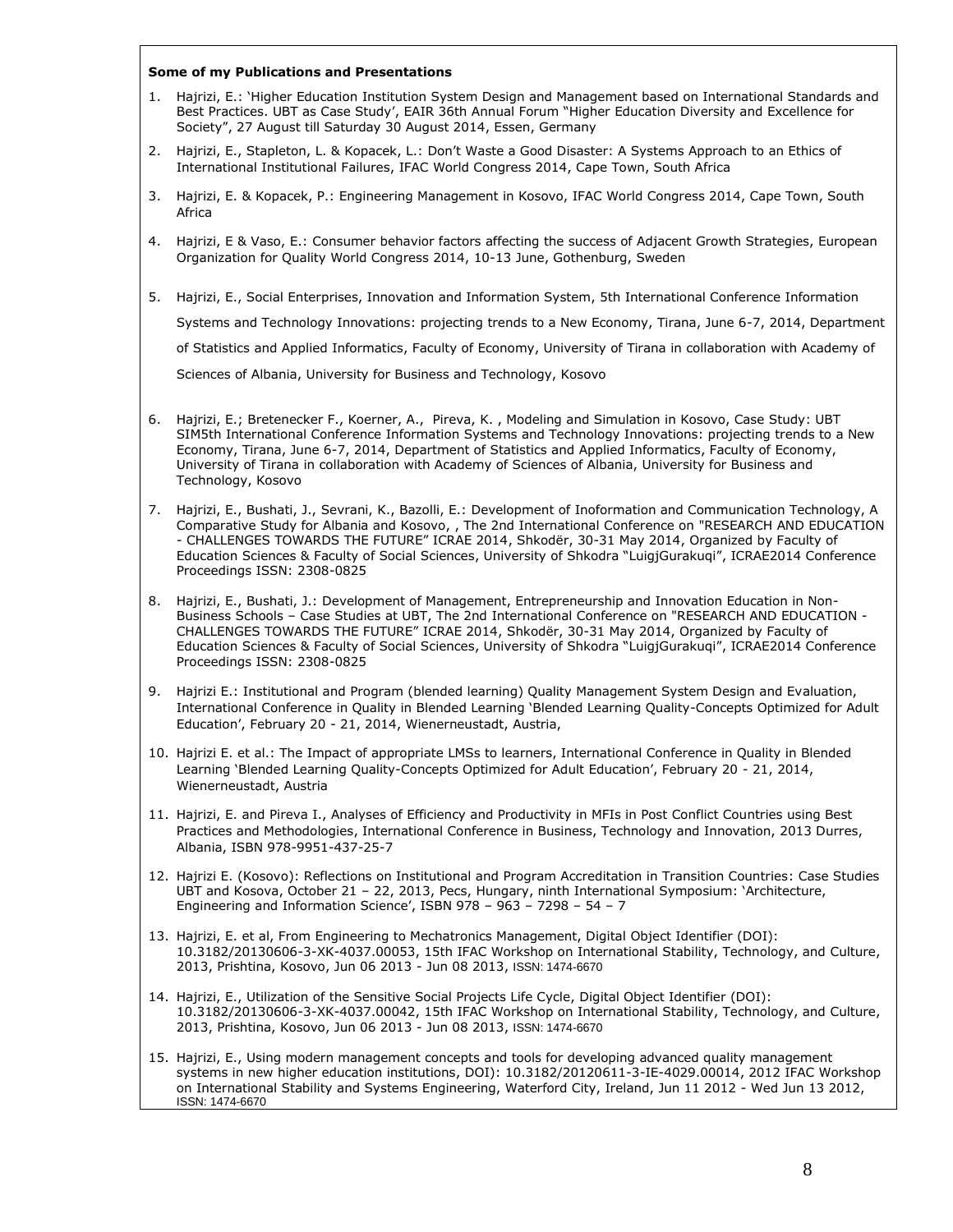- 16. Hajrizi, E., [Kosovo Investment Climate and Foreign Investors](http://www.ifac-papersonline.net/Detailed/62289.html)' Perception, Digital Object Identifier (DOI): 10.3182/20130606-3-XK-4037.00040, 15th IFAC Workshop on International Stability, Technology, and Culture, 2013, Prishtina, Kosovo, Jun 06 2013 - Jun 08 2013, ISSN: 1474-6670
- 17. Hajrizi, E. et al.; [Determination of international traffic termination rate \(ITTR\) based on international traffic](http://www.ifac-papersonline.net/Detailed/46853.html)  [outgoing rates](http://www.ifac-papersonline.net/Detailed/46853.html)—Case Study, Identifier: 10.3182/20101027-3-XK-4018.00015, IFAC Workshop on Supplemental Ways for Improving International Stability (2010), Oct 27 2010 - Oct 29 2010Kosovo, ISSN: 1474-6670
- 18. Hajrizi, E.: [Modelling and simulation of road vehicle,](http://www.ifac-papersonline.net/Detailed/46851.html) Identifier: 10.3182/20101027-3-XK-4018.00014, IFAC Workshop on Supplemental Ways for Improving International Stability (2010), Oct 27 2010 - Oct 29 2010Kosovo, ISSN: 1474-6670
- 19. Hajrizi, E. et al.: [The contribution of UBT for the sustainable development of Kosova,](http://www.ifac-papersonline.net/Detailed/46845.html) Identifier: 10.3182/20101027-3-XK-4018.00011,: IFAC Workshop on Supplemental Ways for Improving International Stability, Oct 27 2010 - Oct 29 2010, Kosovo, ISSN: 1474-6670
- 20. Hajrizi, E et al.: Reflection on third level accreditation in post-crisis developing countries. The case of Kosova., Identifier: 10.3182/20091028-3-RO-4007.00006, IFAC Workshop on Supplementary Ways for Improving International Stability (2009), Romania, Oct 28 2009 - Oct 30 2009, ISSN: 1474-6670
- 21. Hajrizi, E., Hysenaj V.: IT service management: benefits of ITIL implementation in a financial institution in Kosovo, International Conference on Information Systems and Technology Innovation – their application in Economy, June 8 – 9, 2012, Tirana
- 22. Hajrizi, E., Stapleton, L., & Kopacek, P. (2009) "Knowledge and Technology Transfer in Developing Countries: Cases Studies in UBT - Kosova", Proceedings of the 5th ETAI International Conference on Applied Automatic Systems (AAS-ETAI-09) and the 6th IFAC International Workshop on Knowledge and Technology Transfer in/to Developing Countries (DECOM-IFAC-09), Ohrid, Macedonia
- 23. Hajrizi, E. et al.: Mechatronics Management a BSC Program. In Proceedings of "International Engineering Management Conference IEMC-Europe 2008", 28.-30. 06. 2008, Estoril, Portugal, ISBN: 978-1-4244-2288-3, p. 557-561.
- 24. Hajrizi, E. et al.: Mechatronics Management a BSC Program. In Proceedings of the 17th World Congress The International Federation of Automatic Control, 06.-11. 07. 2008, Seoul, Korea, ISBN 978-1-1234-7890-2, p. 15583-15588.
- 25. Hajrizi, E et al: Mechatronics Management an Education Programme. Proceedings of the "IX Symposium International de Automatizacion", La Habana, Cuba, February 10, 2009.
- 26. E.Hajrizi et al: Robotics Research at UBT. Published in "International Journal Automation Austria IJAA", May 2009, Vienna, Austria.
- 27. Hajrizi, E.: "The importance of meeting EU quality standards for the Kosovo businesses", AmCham Workshop EU Quality, October 2 - 3, 2008, Prishtine, Kosova
- 28. Hajrizi, E. & Kopacek, P.: "Mechatronics Management and Robotics in Kosovo", 18th International Conference, September 19-22, 2008, Varna, Bulgaria.
- 29. Hajrizi, E., et al.: "Robot soccer a tool for mechatronics education the example Kosovo", 5thInternational Conference on Computational Intelligence, Robotics and Autonomous Systems (CIRA 2008), Organizing by Institute of Handling Devices and Robotics – Vienna University of Technology and Faculty of Computer Science – University of Dortmund, June 19 – June 21, 2008, Linz, Austria
- 30. Hajrizi, E.: "Quality Management on Higher Education for fast Changing Countries", 52nd of European Organization for Quality Congress (EOQ52) "No Quality no Business", June 2008, Vienna, Austria
- 31. Hajrizi, E.: "E Education", International Conference for E Government "E Kosova", 12th and 13th of May 2008, Prishtina, Republic of Kosova
- 32. Hajrizi, E.: "Kosova in the technology epoch: challenges and opportunities", Regional Conference: "Review of Economic cooperation between Albania and Kosovo – Problems and Perspective ",organized by University for Business and Technology - Kosovo, University "Marlin Barleti" - Albania and University of Tetovo - Macedonia, 8 March, Durres, Albania
- 33. Hajrizi, E.: "Certification: Opportunity or Obligation?", International Conference "the application of international and European technical standards for Kosovo", organized by the Ministry of Trade and Industry, the Agency for Standardization for Kosovo and the University of Business and Technology, in cooperation with the Ministry of Health, the Ministry of Spatial Planning and Kosovar Alliance for Business supported by the European Agency for Reconstruction, 12th June 2007, Prishtina, Kosova
- 34. Hajrizi, E.: "Higher education in Kosovo", International Conference "Kosovo Current Status and Future Perspectives", Vienna Diplomatic Academy, 11 June 2007, Vienna, Austria
- 35. Hajrizi, E.: "The role of Education, Business Development and Technology in the Economic and Social Development in a fast changing country (Kosovo)", International Conference "Economic and Social Development in Kosovo: A Challenge for the Political Stabilization of the Region", Austro-French Centre for Rapprochement in Europe & French Institute of International Relations, 19th and 20th of June 2006, Lubljana, Slovenia
- 36. Hajrizi, E.: "The role of Quality Management in European Fast Changing Countries", 49th of European Organization for Quality Congress (EOQ49) "Quality: The way to sustainability", April 2005, Antalya, Turkey
- 37. Hajrizi, E.: "The role of Vocational Education and Training in the developing of economy and industry in European fast changing countries", International Conference for Vocational Education and Training (IVETA), August 2004, Vienna, Austria
- 38. Hajrizi, E.: "IEME an International Know How Transfer in South East Europe", International Conference for Vocational Education and Training (IVETA), August 2004, Vienna, Austria
- 39. Hajrizi, E.: "E Business", International IEME Conference, " Modern Enterprise: Management Engineering Computing, E-Day & Women in Business and Technology", Mai 2004, Prishtinë, Kosova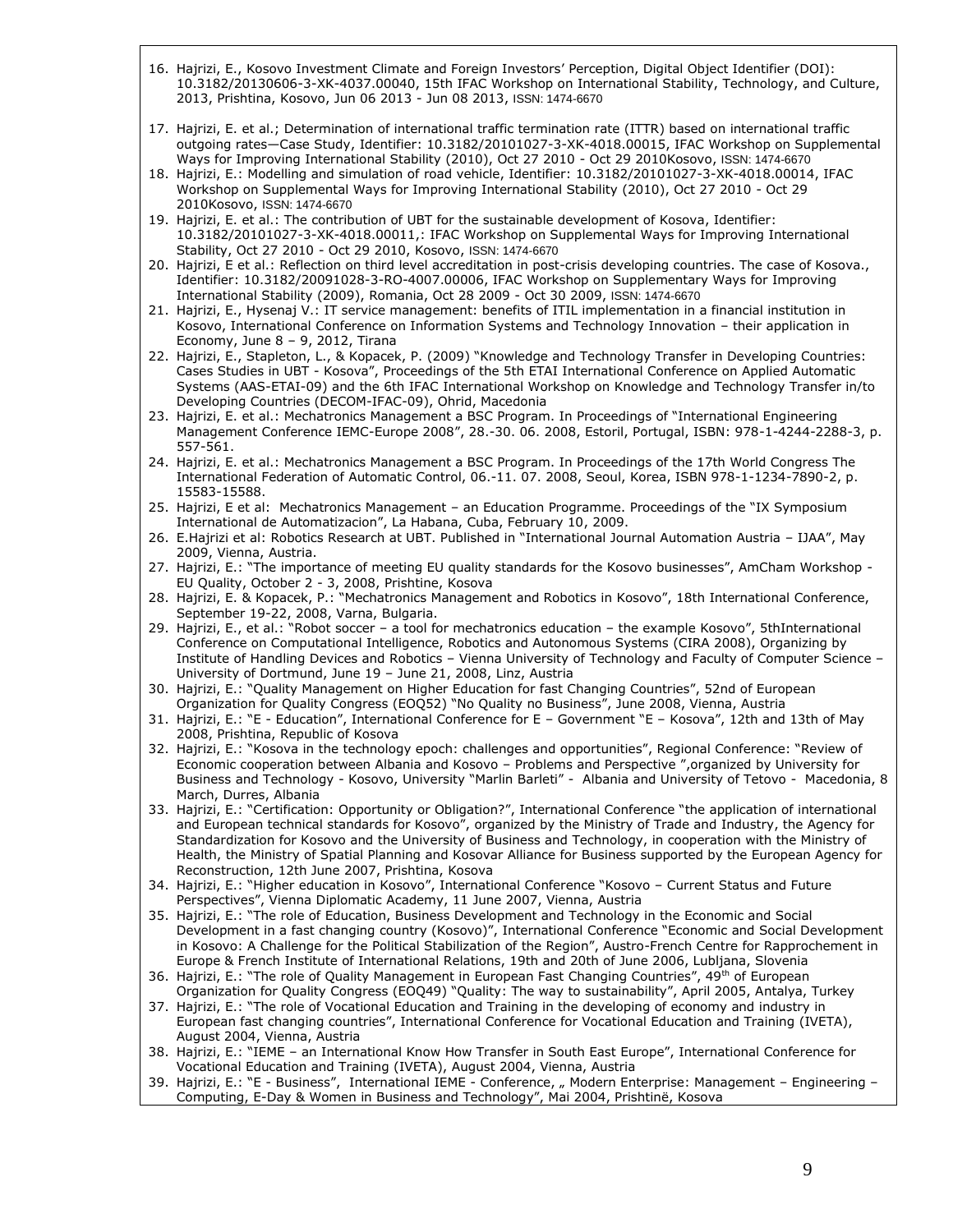- 40. Hajrizi, E.: "Development of Quality Culture by the Higher Education", International Conference for Higher Education, Organized by Ministry of Education, Science and Technology, April 2004, Prishtina, Kosova
- 41. Hajrizi, E.: "Role of the VET in the social and economic development of a certain country", International Conference for Vocational Education and Training, Organized by Ministry of Education, Science and Technology, 3 - 6 December 2003, Prishtina, Kosova
- 42. Hajrizi, E.: "Assurance and enhancement of quality in VET", International Conference for Vocational Education and Training, Organized by Ministry of Education, Science and Technology, 3 - 6 December 2003, Prishtina, Kosova
- 43. Hajrizi, E.: "Quality assurance and management", International Conference for Vocational Education and Training, Organized by Ministry of Education, Science and Technology, 3-6 December 2003, Prishtina, Kosova
- 44. Hajrizi, E.: "An internet platform for professions, vocational educations, vocational training", International Conference for Vocational Education and Training, Organized by Ministry of Education, Science and Technology, 3 - 6 December 2003, Prishtina, Kosova
- 45. Hajrizi, E. : "Kosova National Board for Standardization and Accreditation the role and funksion", International IEME Conference "2nd European Quality Days in Kosova", 26 to 28 September 2003, Prishtine, Kosova, Editor E. Hajrizi & H. Osanna.
- 46. Hajrizi, E. : " The role of the Process Controlling in the Quality Management Systems ", International IEME Conference "2nd European Quality Days in Kosova", 26 to 28 September 2003, Prishtine, Kosova, Editor E. Hajrizi & H. Osanna.
- 47. Hajrizi, E. : "Business Re-engineering. The Transformation of SOE to the Market Oriented Companies", the International IEME Conference: "The Modern Enterprise: Management – Engineering – Computing", 17 to 18 June, 2003, Prishtinë, Kosova.
- 48. Hajrizi, E. : "An Overview of IEME Activities in Regard to the Transfer of Technology and Know How in Kosova ", the International IEME Conference: "The Modern Enterprise : Management – Engineering – Computing", 17 to 18 June, 2003, Prishtinë, Kosova.
- 49. Hajrizi, E. : "INTSCHED SCM (Supply Chain Management) ", the International IEME Conference: "The Modern Enterprise : Management – Engineering – Computing", 17 to 18 June, 2003, Prishtinë, Kosova.
- 50. Hajrizi, E.: "Standards, Accreditation and Certification", Kosova Business Journal, January 2003, Prishtina, Kosova.
- 51. Hajrizi, E.: "Business Reengineering by public and state Enterprises in Kosova", Kosova Business Journal, October 2002, Prishtina, Kosova.
- 52. Hajrizi, E.: "Implementation of Quality Management Systems", International Conference "1st European Quality Days in Kosova", 27 to 28 September 2002, Prishtine, Kosova, Editor E. Hajrizi & H. Osanna.
- 53. Hajrizi, E.: "The role of Quality in the development of industry and economy in Kosova", International Conference "1st European Quality Days in Kosova", 27 to 28 September 2002, Prishtine, Kosova, Editor E. Hajrizi & H. Osanna.
- 54. Hajrizi, E.: "Requirements for Auditors for Quality Management Systems", International conference "1st European Quality Days in Kosovo", 27 to 28 September 2002, Prishtine, Kosove, Editor E. Hajrizi & H. Osanna.
- 55. Hajrizi, E.: "Development of Quality Management Systems In Service Enterprises", International Conference "1st European Quality Days in Kosovo", 27 to 28 September 2002, Prishtine, Kosove, Editor E. Hajrizi & H. Osanna.
- 56. Hajrizi, E., Breitenecker, F. Taubock, Sh. : "INTSCHED a dynamic optimization module for modeling and simulation in flexible manufacturing systems", International Journal of Simulation, Systems, Science & Technology, ISSN 1473-8031, UKSIM, London, 001
- 57. Hajrizi, E. & Breitenecker, F. : "Intsched a software package for optimal scheduling and simulation of flexible manufacturing systems", International Electro technical and Computer Science Conference ERK 2001 in Portoroz, Slovenia
- 58. Hajrizi, E. & Breitenecker, F.: "Alternative virtual scenarios by "GA-Optimizer" for optimization of complex FMS Scheduling", INCOM – International Conference, IFAC, Vienna, 2001
- 59. Hajrizi, E. & Breitenecker, F.: "Intsched Intelligentes Softwaremodul für simulationsbasiertes optimales Scheduling", 15. Symposium in Simulationstechnik, ASIM , Germany, Padeborn 2001
- 60. Hajrizi, E.: "INTSCHED an Intelligent Module for Dynamic Production Planning and Scheduling in Flexible Assembly Systems ", EUROSIM Simulation News, April 2001, Vienna, Austria.
- 61. Hajrizi, E. & Breitenecker, F.: " INTSCHED –ein intelligentes software Modul für die Simulation basierend Scheduling in flexible Fertigungssystemen", ASIM2000/ESS2000 international Tagung, Hamburg, Deutschland, 2000
- 62. Hajrizi, E.: "Optimierungsabläufe der flexiblen Ferigungssystemen durch genetische Algorithmen", ASIM2000/ESS2000 International Tagung, Hamburg, Deutschland, 2000
- 63. Rahmi, Sh.; Hajrizi, E. & Pototschnig, B.: Process-oriented Modelling (ARENA 3.5) vs Atom/Event-oriented Modelling Approach (Taylor 2.0), Case Study based on ARGESIM Comparison C" "Flexible Assembly System", ASIM2000/ESS2000 international Tagung, Hamburg, Deutschland, 2000
- 64. Katalinic, B. & Hajrizi, E.: "Die Struktur eines intelligentes Moduls für Leitstandssoftware komplexer FFS", CO-MATH-TECH International Conference, Trnava, 2000
- 65. Katalinic, B. & Hajrizi, E.: "Comparison of working scenarios by "GA-Optimizer" an intelligent modul for optimization of complex FMS scheduling", 11th DAAAM Symposium, Opatija, Kroatien, 2000
- 66. Hajrizi, E.: "Modellbidung und Simulation eines Flexiblen Fertigungssystem in Taylor ED", ARGESIM: " Diskrete Simulation mit Taylor ED, Netzwerksimulation mit Opnet", Juni 2000, Wien, Österreich.
- 67. Hajrizi, E.: "Implementation a GA-Optimizer for Optimization of Complex FMS Scheduling", DAAAM International Symposium: "Intelligent Manufacturing &Automation: Past – Present – Future", Vienna, Österreich, October 1999.
- 68. Hajrizi, E.: "Simulation der Flexible Fertigungssystemen mit Arena", ARGESIM: "Anwendungen Diskreter